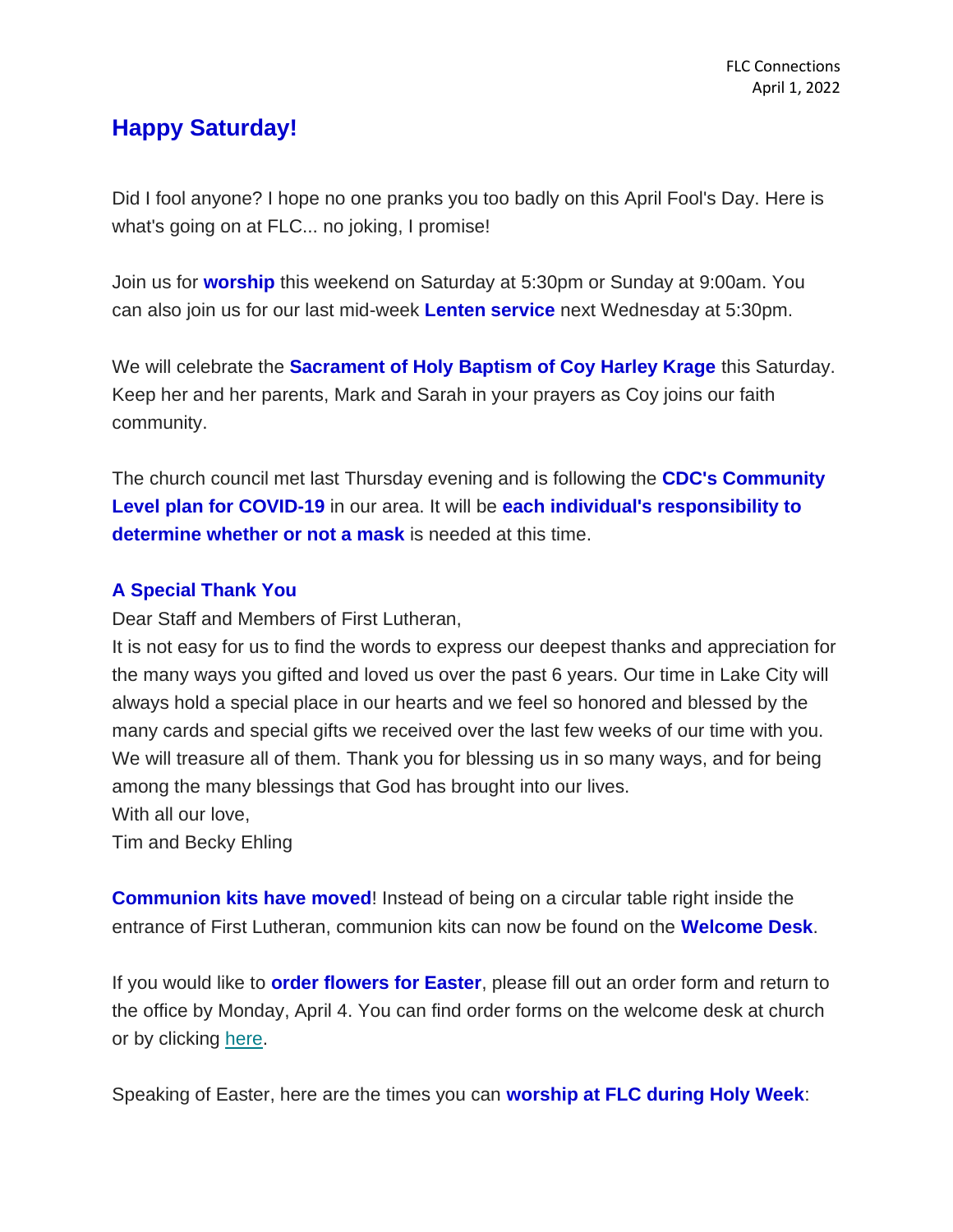Palm Sunday, April 10 @ 9:00am - Special cantata sung by the Senior Choir Maundy Thursday, April 14 @ 7:00pm Good Friday, April 15 @ 3:00pm and 7:00pm Easter Sunday, April 17 @ 7:00am and 9:30am

**Coffee and donut fellowship** will resume THIS Sunday, April 3. If you would like to help serve coffee on an upcoming Sunday, please sign up at the Welcome Desk or let Bekah know.

Please pick up your **2022 giving envelopes**. We will be recycling any remaining envelopes at the end of April.

Make sure you look at the **kiosk** outside of the office for congregational and community events and worship flower sign-ups. A note on purchasing flowers for worship - **prices have changed!** If you would still like 2 bouquets, the new price is \$40. If you would prefer one larger bouquet, the price is \$30.

| THIS WEEK AT FLC |                            |                                |
|------------------|----------------------------|--------------------------------|
| Sat, Apr. 2      | 5:30pm                     | Worship/Baptism                |
| Sun, Apr. 3      | 9:00am                     | Worship                        |
|                  | 10:00am                    | <b>Sunday School</b>           |
| Mon, Apr. 4      | Pastor Kary starts at FLC! |                                |
|                  | 5:00pm                     | <b>Expressions</b>             |
|                  | 6:00 <sub>pm</sub>         | <b>Cub Scouts</b>              |
| Wed, Apr. 6      | 8:30am                     | <b>FLC Bible Study</b>         |
|                  | 4:30 <sub>pm</sub>         | Confirmation (7th grade)       |
|                  | 4:30 <sub>pm</sub>         | <b>Bell Choir</b>              |
|                  | 5:30pm                     | Lenten Worship                 |
|                  | $6:15$ pm                  | Confirmation (8th & 9th grade) |
|                  | 6:15pm                     | <b>Senior Choir</b>            |
| Thu, Apr. 7      | 7:00 <sub>pm</sub>         | <b>Boy Scouts</b>              |